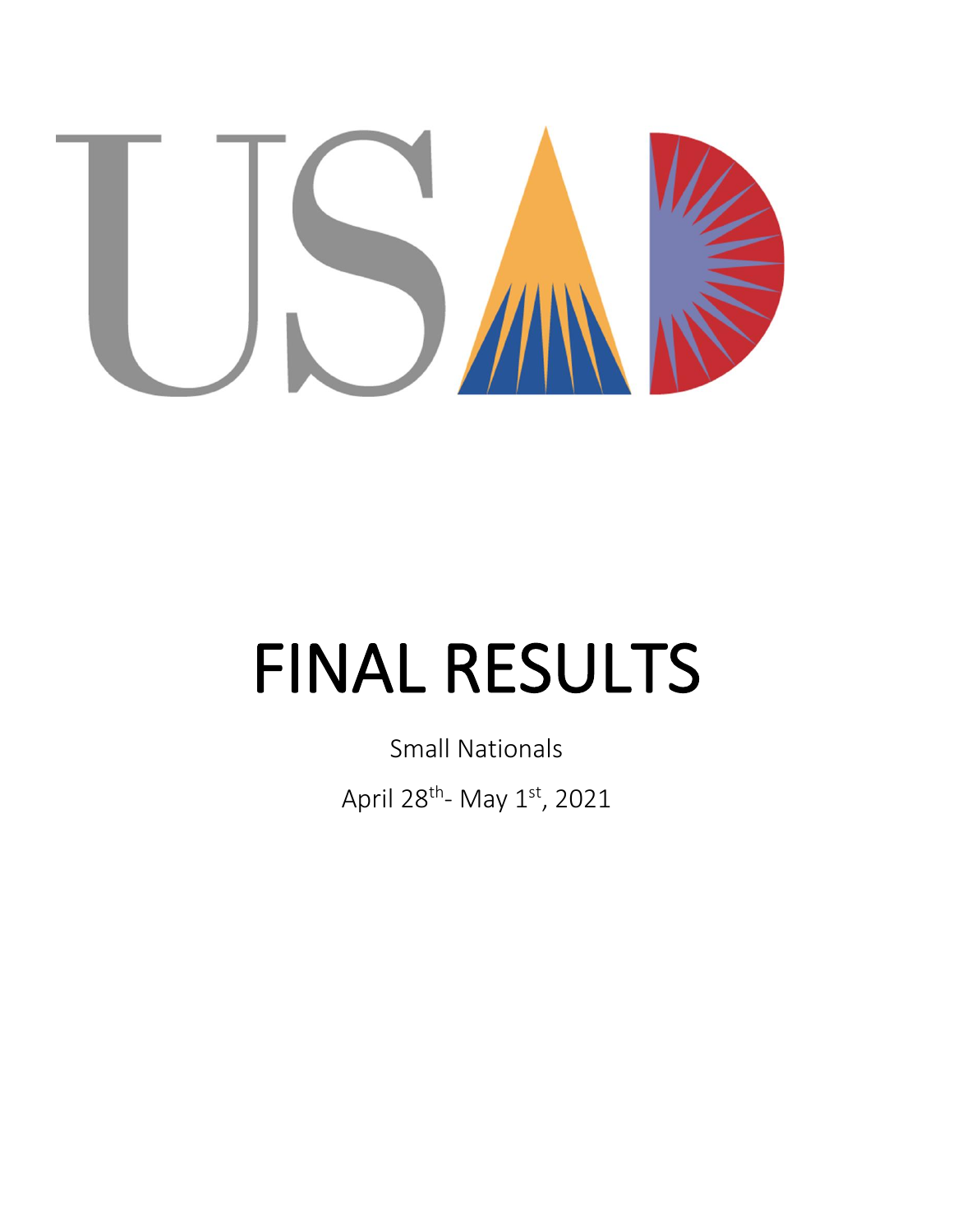#### United States Academic Decathlon **National Finals** Small Nationals April 28<sup>th</sup> - May 1st, 2021

# Contents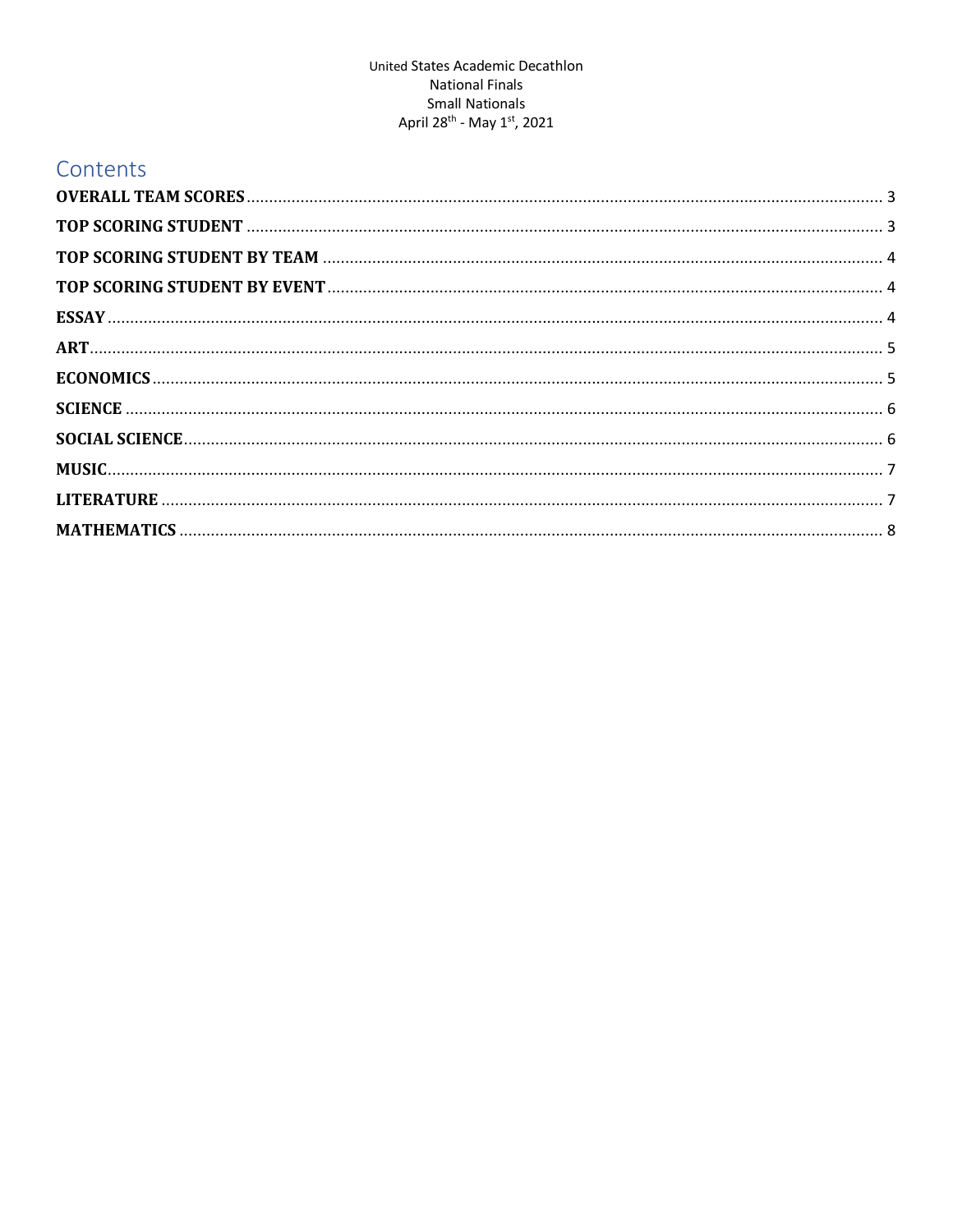# **OVERALL TEAM SCORES**

<span id="page-2-0"></span>

| Team# | <b>Team Score</b> | Team Name                                          | <b>State</b>  |
|-------|-------------------|----------------------------------------------------|---------------|
| 20    | 30,780.4          | University High School                             | California    |
| 22    | 29,630.1          | <b>BASIS Peoria</b>                                | Arizona       |
| 13    | 26,190.7          | Monmouth Academy                                   | Maine         |
| 15    | 25,298.0          | Clarion-Limestone Jr/Sr. High School               | Pennsylvania  |
| 17    | 25,264.3          | Sugar-Salem High School                            | Idaho         |
| 23    | 24,695.7          | <b>Brownell Talbot</b>                             | Nebraska      |
| 16    | 22,426.6          | Marathon High School                               | Wisconsin     |
| 21    | 21,415.1          | Talkington School for Young Women Leaders          | Texas         |
| 11    | 20,637.2          | Grundy Center/Dike-New Hartford                    | Iowa          |
| 14    | 19,230.0          | Kinnelon High School                               | New Jersey    |
| 24    | 18,323.1          | Ketchikan High School                              | Alaska        |
| 19    | 17,920.6          | Valley Christian School                            | Ohio          |
| 25    | 14,638.5          | <b>SABIS International Charter School</b>          | Massachusetts |
| 10    | 14,009.8          | A.R. Johnson Health Science and Engineering School | Georgia       |

# **TOP SCORING STUDENT**

#### <span id="page-2-1"></span>Honor Division

| 7,009.4                    | Olivia Lin           | University High School  | California |
|----------------------------|----------------------|-------------------------|------------|
| 6,605.9                    | Akhil Rokkam         | <b>BASIS Peoria</b>     | Arizona    |
| 6,231.6                    | Rhayna Poulin        | Monmouth Academy        | Maine      |
| <b>Scholastic Division</b> |                      |                         |            |
| 5,616.3                    | <b>Holly Hunt</b>    | Monmouth Academy        | Maine      |
| 5,468.5                    | Samual Turrigiano    | <b>BASIS Peoria</b>     | Arizona    |
| 4,596.1                    | Austin Bennett       | University High School  | California |
| <b>Varsity Division</b>    |                      |                         |            |
| 4,676.2                    | Dylan Perez          | University High School  | California |
| 3,824.1                    | Ostin Hasenfus-Smith | <b>Monmouth Academy</b> | Maine      |
| 3,743.8                    | Christian Tapia      | University High School  | California |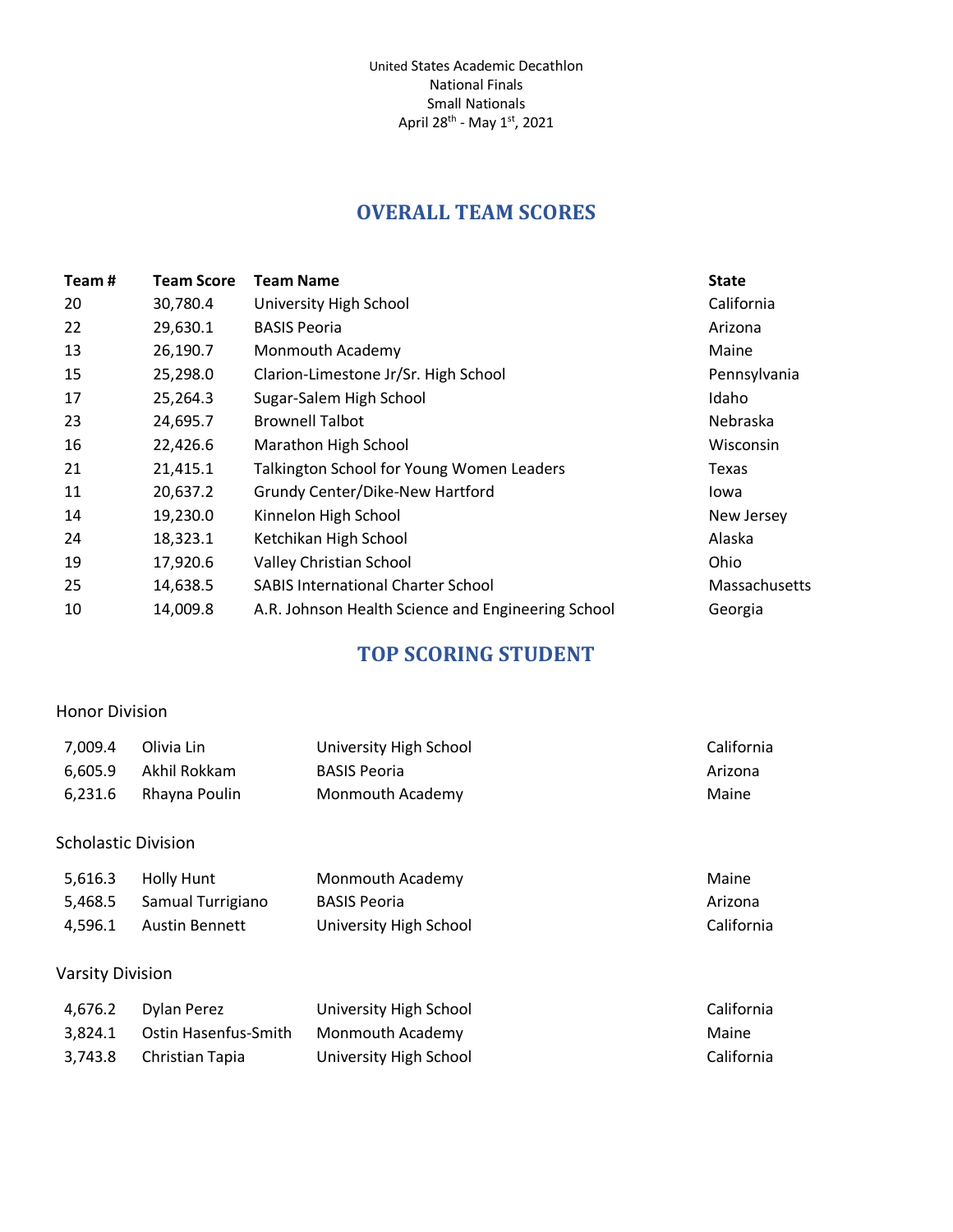#### United States Academic Decathlon National Finals Small Nationals April 28<sup>th</sup> - May 1<sup>st</sup>, 2021

# **TOP SCORING STUDENT BY TEAM**

<span id="page-3-0"></span>

| <b>Score</b> | <b>Stude</b> | <b>Name</b>         | <b>School</b>                                      | <b>Region</b> |
|--------------|--------------|---------------------|----------------------------------------------------|---------------|
| 3,415        | 1006         | Jeremiah Reese      | A.R. Johnson Health Science and Engineering School | Georgia       |
| 4,486        | 1104         | Jack Nolder         | Grundy Center/Dike-New Hartford                    | lowa          |
| 6,231        | 1302         | Rhayna Poulin       | Monmouth Academy                                   | Maine         |
| 6,157        | 1402         | Daniel Chioffi      | Kinnelon High School                               | New Jersey    |
| 5,669        | 1503         | <b>Kent Carrier</b> | Clarion-Limestone Jr/Sr. High School               | Pennsylvania  |
| 5,347        | 1601         | <b>Colton Free</b>  | Marathon High School                               | Wisconsin     |
| 5,935        | 1703         | Abigail Baird       | Sugar-Salem High School                            | Idaho         |
| 3,893        | 1902         | Jack Gulu           | Valley Christian School                            | <b>Ohio</b>   |
| 7,009        | 2001         | Olivia Lin          | University High School                             | California    |
| 5,449        | 2101         | Lily Perry          | Talkington School for Young Women Leaders          | Texas         |
| 6,605        | 2202         | Akhil Rokkam        | <b>BASIS Peoria</b>                                | Arizona       |
| 5,250        | 2303         | Maya Savory         | <b>Brownell Talbot</b>                             | Nebraska      |
| 4,738        | 2401         | Evelyn Nutt         | Ketchikan High School                              | Alaska        |
| 3,392        | 2506         | Scheffler Rebecca   | <b>SABIS International Charter School</b>          | Massachusetts |

# **TOP SCORING STUDENT BY EVENT**

# **ESSAY**

#### <span id="page-3-2"></span><span id="page-3-1"></span>Honor Division

| <b>Score</b> | <b>Student</b>             | <b>Name</b>   | School                  | Region |
|--------------|----------------------------|---------------|-------------------------|--------|
| 861          | 1302                       | Rhayna Poulin | Monmouth Academy        | Maine  |
| 847          | 1703                       | Abigail Baird | Sugar-Salem High School | Idaho  |
| 791          | 2401                       | Evelyn Nutt   | Ketchikan High School   | Alaska |
|              | <b>Scholastic Division</b> |               |                         |        |

| Score | <b>Student</b>          | <b>Name</b>       | <b>School</b>           | Region     |
|-------|-------------------------|-------------------|-------------------------|------------|
| 934   | 2206                    | Samual Turrigiano | <b>BASIS Peoria</b>     | Arizona    |
| 897   | 1304                    | Olivia Degen      | <b>Monmouth Academy</b> | Maine      |
| 896   | 2205                    | Shreya Satheesh   | <b>BASIS Peoria</b>     | Arizona    |
| 870   | 2005                    | Peter Hartley     | University High School  | California |
|       | <b>Varsity Division</b> |                   |                         |            |

| <b>Score</b> | <b>Student</b> | <b>Name</b>          | <b>School</b>                        | <b>Region</b> |
|--------------|----------------|----------------------|--------------------------------------|---------------|
| 880          | 2007           | Dylan Perez          | University High School               | California    |
| 746          | 1508           | Richard Leadbetter   | Clarion-Limestone Jr/Sr. High School | Pennsylvania  |
| 745          | 2209           | Geneva Chung         | <b>BASIS Peoria</b>                  | Arizona       |
| 672          | 1309           | Ostin Hasenfus-Smith | <b>Monmouth Academy</b>              | Maine         |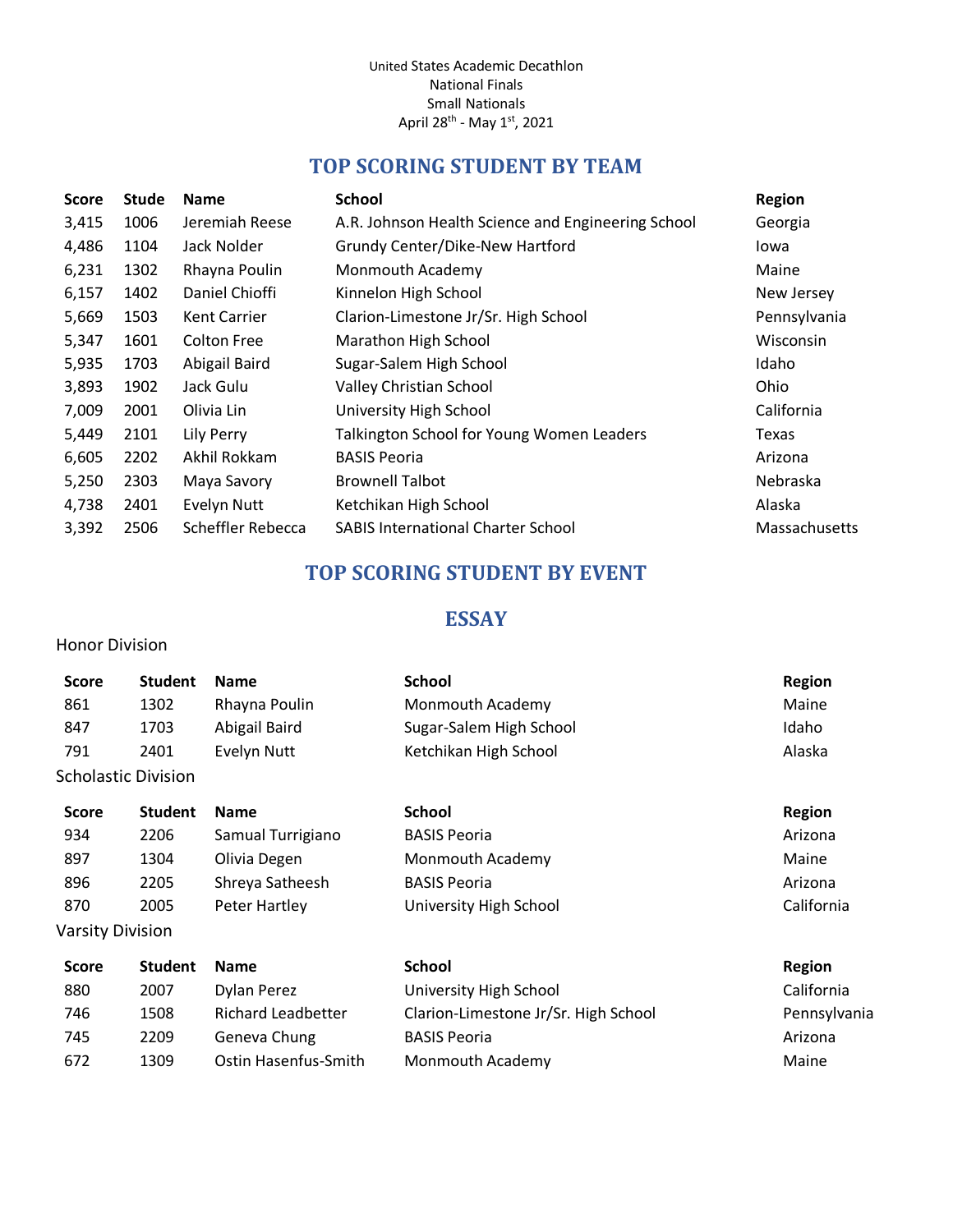#### United States Academic Decathlon National Finals Small Nationals April 28<sup>th</sup> - May 1<sup>st</sup>, 2021

## **ART**

#### <span id="page-4-0"></span>Honor Division

<span id="page-4-1"></span>Honor Division

| <b>Score</b>     | <b>Student</b>      | <b>Name</b>         | <b>School</b>          | <b>Region</b> |
|------------------|---------------------|---------------------|------------------------|---------------|
| 927              | 2001                | Olivia Lin          | University High School | California    |
| 909              | 2201                | Aditi Kelwalkar     | <b>BASIS Peoria</b>    | Arizona       |
| 891              | 2203                | Abhave Abhilash     | <b>BASIS Peoria</b>    | Arizona       |
|                  | Scholastic Division |                     |                        |               |
| <b>Score</b>     | <b>Student</b>      | <b>Name</b>         | <b>School</b>          | <b>Region</b> |
| 800              | 1305                | <b>Holly Hunt</b>   | Monmouth Academy       | Maine         |
| 746              | 2204                | <b>Famesh Patel</b> | <b>BASIS Peoria</b>    | Arizona       |
| 691              | 2205                | Shreya Satheesh     | <b>BASIS Peoria</b>    | Arizona       |
| Varsity Division |                     |                     |                        |               |
| <b>Score</b>     | <b>Studant</b>      | Name                | School                 | Region        |

| <b>Score</b> | <b>Student</b> | <b>Name</b>          | <b>School</b>           | Region   |
|--------------|----------------|----------------------|-------------------------|----------|
| 727          | 2308           | Roya Qazen           | <b>Brownell Talbot</b>  | Nebraska |
| 564          | 2309           | Luke Sherer          | <b>Brownell Talbot</b>  | Nebraska |
| 527          | 1309           | Ostin Hasenfus-Smith | Monmouth Academy        | Maine    |
| 527          | 2207           | Reuben Fernandes     | <b>BASIS Peoria</b>     | Arizona  |
| 527          | 1707           | Kasidee Brewer       | Sugar-Salem High School | Idaho    |
| 527          | 1708           | Claire Rushforth     | Sugar-Salem High School | Idaho    |

# **ECONOMICS**

| <b>Score</b>            | <b>Student</b>             | Name                 | <b>School</b>          | <b>Region</b> |
|-------------------------|----------------------------|----------------------|------------------------|---------------|
| 927                     | 2202                       | Akhil Rokkam         | <b>BASIS Peoria</b>    | Arizona       |
| 836                     | 1302                       | Rhayna Poulin        | Monmouth Academy       | Maine         |
| 782                     | 2001                       | Olivia Lin           | University High School | California    |
| 782                     | 2201                       | Aditi Kelwalkar      | <b>BASIS Peoria</b>    | Arizona       |
|                         | <b>Scholastic Division</b> |                      |                        |               |
| <b>Score</b>            | <b>Student</b>             | <b>Name</b>          | <b>School</b>          | <b>Region</b> |
| 655                     | 2006                       | Mandika Swartz       | University High School | California    |
| 600                     | 2205                       | Shreya Satheesh      | <b>BASIS Peoria</b>    | Arizona       |
| 527                     | 1305                       | Holly Hunt           | Monmouth Academy       | Maine         |
| 527                     | 2204                       | Famesh Patel         | <b>BASIS Peoria</b>    | Arizona       |
| <b>Varsity Division</b> |                            |                      |                        |               |
| <b>Score</b>            | <b>Student</b>             | <b>Name</b>          | <b>School</b>          | <b>Region</b> |
| 509                     | 2007                       | Dylan Perez          | University High School | California    |
| 455                     | 1309                       | Ostin Hasenfus-Smith | Monmouth Academy       | Maine         |
| 455                     | 2008                       | Christian Tapia      | University High School | California    |
| 436                     | 2209                       | Geneva Chung         | <b>BASIS Peoria</b>    | Arizona       |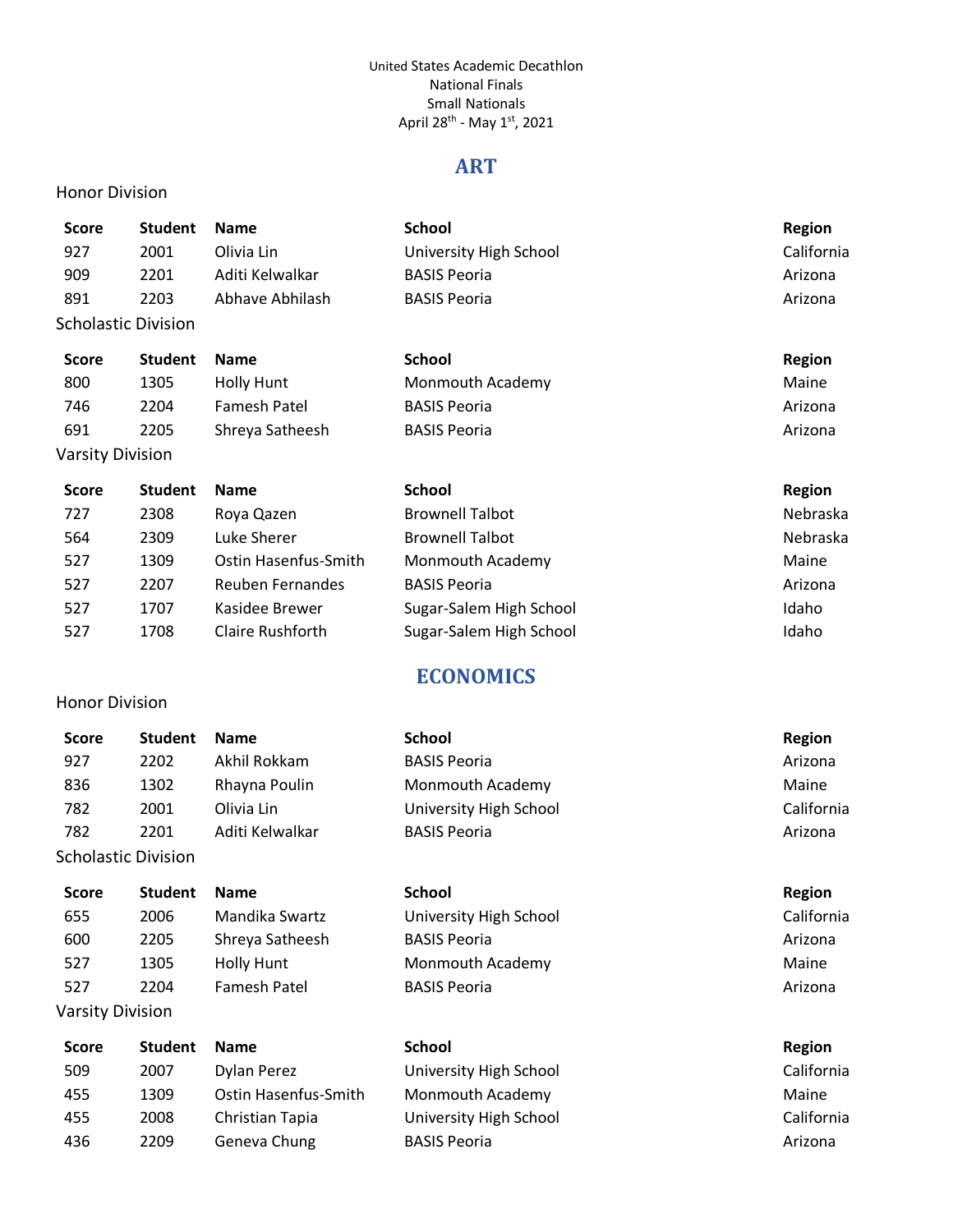#### United States Academic Decathlon National Finals Small Nationals April 28<sup>th</sup> - May 1<sup>st</sup>, 2021

## **SCIENCE**

#### <span id="page-5-0"></span>Honor Division

<span id="page-5-1"></span>Honor Division

| Score                      | <b>Student</b> | <b>Name</b>     | <b>School</b>          | Region     |
|----------------------------|----------------|-----------------|------------------------|------------|
| 946                        | 2001           | Olivia Lin      | University High School | California |
| 909                        | 2202           | Akhil Rokkam    | <b>BASIS Peoria</b>    | Arizona    |
| 909                        | 1402           | Daniel Chioffi  | Kinnelon High School   | New Jersey |
| 891                        | 2201           | Aditi Kelwalkar | <b>BASIS Peoria</b>    | Arizona    |
| <b>Scholastic Division</b> |                |                 |                        |            |

| <b>Score</b>            | <b>Student</b> | <b>Name</b>       | School                          | Region  |
|-------------------------|----------------|-------------------|---------------------------------|---------|
| 800                     | 2206           | Samual Turrigiano | <b>BASIS Peoria</b>             | Arizona |
| 691                     | 1104           | Jack Nolder       | Grundy Center/Dike-New Hartford | lowa    |
| 618                     | 1305           | Holly Hunt        | <b>Monmouth Academy</b>         | Maine   |
| <b>Varsity Division</b> |                |                   |                                 |         |

| <b>Score</b> | <b>Student</b> | <b>Name</b>     | <b>School</b>          | Region     |
|--------------|----------------|-----------------|------------------------|------------|
| 582          | 2008           | Christian Tapia | University High School | California |
| 527          | 2007           | Dylan Perez     | University High School | California |
| 509          | 1409           | Zachary VanZile | Kinnelon High School   | New Jersey |

# **SOCIAL SCIENCE**

| <b>Score</b>               | <b>Student</b> | <b>Name</b>   | <b>School</b>                        | Region       |
|----------------------------|----------------|---------------|--------------------------------------|--------------|
| 960                        | 2001           | Olivia Lin    | University High School               | California   |
| 960                        | 2202           | Akhil Rokkam  | <b>BASIS Peoria</b>                  | Arizona      |
| 940                        | 1501           | Michael Aaron | Clarion-Limestone Jr/Sr. High School | Pennsylvania |
| 920                        | 2003           | Mia Uller     | University High School               | California   |
| <b>Scholastic Division</b> |                |               |                                      |              |

Pennsylvania

| <b>Score</b>     | <b>Student</b> | <b>Name</b>           | <b>School</b>                        | Region     |
|------------------|----------------|-----------------------|--------------------------------------|------------|
| 860              | 1305           | Holly Hunt            | <b>Monmouth Academy</b>              | Maine      |
| 860              | 2206           | Samual Turrigiano     | <b>BASIS Peoria</b>                  | Arizona    |
| 840              | 2004           | <b>Austin Bennett</b> | University High School               | California |
| 820              | 1504           | Gavyn Dunn            | Clarion-Limestone Jr/Sr. High School | Pennsylva  |
| Varsity Division |                |                       |                                      |            |

| Score | <b>Student</b> | <b>Name</b>          | <b>School</b>          | Region     |
|-------|----------------|----------------------|------------------------|------------|
| 760   | 1408           | Tv Lindia            | Kinnelon High School   | New Jersey |
| 660   | 2008           | Christian Tapia      | University High School | California |
| 640   | 1309           | Ostin Hasenfus-Smith | Monmouth Academy       | Maine      |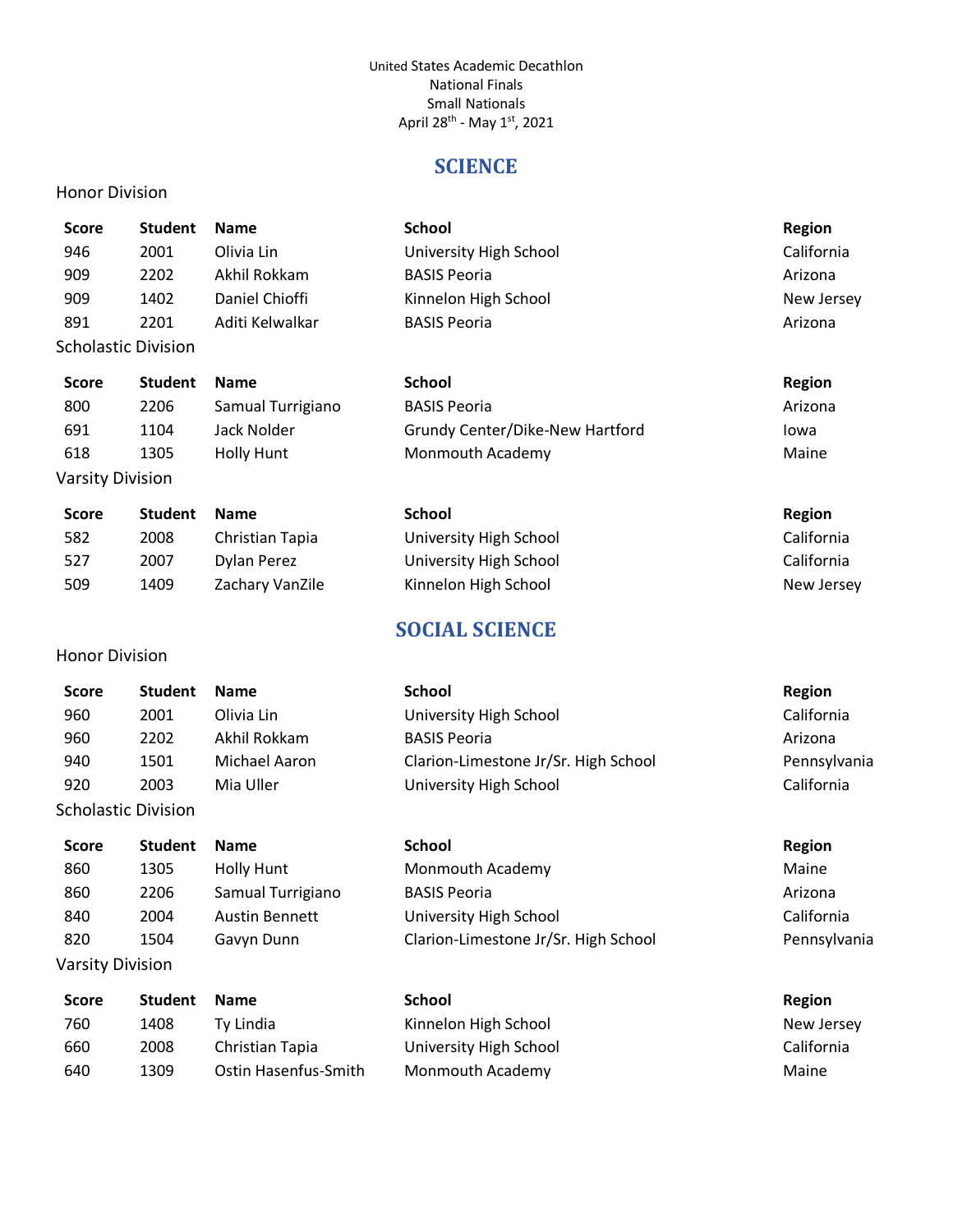#### **MUSIC**

#### <span id="page-6-0"></span>Honor Division

<span id="page-6-1"></span>Honor Division

Varsity Division

| <b>Score</b>               | <b>Student</b> | <b>Name</b>   | <b>School</b>           | Region     |
|----------------------------|----------------|---------------|-------------------------|------------|
| 1,000                      | 2003           | Mia Uller     | University High School  | California |
| 980                        | 1703           | Abigail Baird | Sugar-Salem High School | Idaho      |
| 960                        | 2001           | Olivia Lin    | University High School  | California |
| <b>Scholastic Division</b> |                |               |                         |            |
| <b>Score</b>               | <b>Student</b> | <b>Name</b>   | <b>School</b>           | Region     |

| 900 | 1305                    | <b>Holly Hunt</b>     | Monmouth Academy       | Maine      |
|-----|-------------------------|-----------------------|------------------------|------------|
| 760 | 2206                    | Samual Turrigiano     | <b>BASIS Peoria</b>    | Arizona    |
| 760 | 2004                    | <b>Austin Bennett</b> | University High School | California |
| 740 | 2005                    | Peter Hartley         | University High School | California |
|     | <b>Varsity Division</b> |                       |                        |            |

| <b>Score</b> | <b>Student</b> | <b>Name</b>      | School                  | Region     |
|--------------|----------------|------------------|-------------------------|------------|
| 680          | 2007           | Dylan Perez      | University High School  | California |
| 560          | 1708           | Claire Rushforth | Sugar-Salem High School | Idaho      |
| 480          | 2307           | Jack Cohen       | <b>Brownell Talbot</b>  | Nebraska   |

# **LITERATURE**

| <b>Score</b>               | <b>Student</b> | <b>Name</b>        | <b>School</b>                        | Region       |
|----------------------------|----------------|--------------------|--------------------------------------|--------------|
| 960                        | 2001           | Olivia Lin         | University High School               | California   |
| 840                        | 1601           | <b>Colton Free</b> | Marathon High School                 | Wisconsin    |
| 800                        | 1501           | Michael Aaron      | Clarion-Limestone Jr/Sr. High School | Pennsylvania |
| 800                        | 2003           | Mia Uller          | University High School               | California   |
| <b>Scholastic Division</b> |                |                    |                                      |              |
| <b>Score</b>               | <b>Student</b> | <b>Name</b>        | <b>School</b>                        | Region       |
| 720                        | 1305           | <b>Holly Hunt</b>  | Monmouth Academy                     | Maine        |

660 2206 Samual Turrigiano BASIS Peoria **Arizona** Arizona 640 2305 James Music Brownell Talbot Brownell Talbot Nebraska

| Score | <b>Student</b> | <b>Name</b>      | <b>School</b>           | <b>Region</b> |
|-------|----------------|------------------|-------------------------|---------------|
| 620   | 2209           | Geneva Chung     | <b>BASIS Peoria</b>     | Arizona       |
| 580   | 1607           | Lance Caviggiola | Marathon High School    | Wisconsin     |
| 540   | 1707           | Kasidee Brewer   | Sugar-Salem High School | Idaho         |